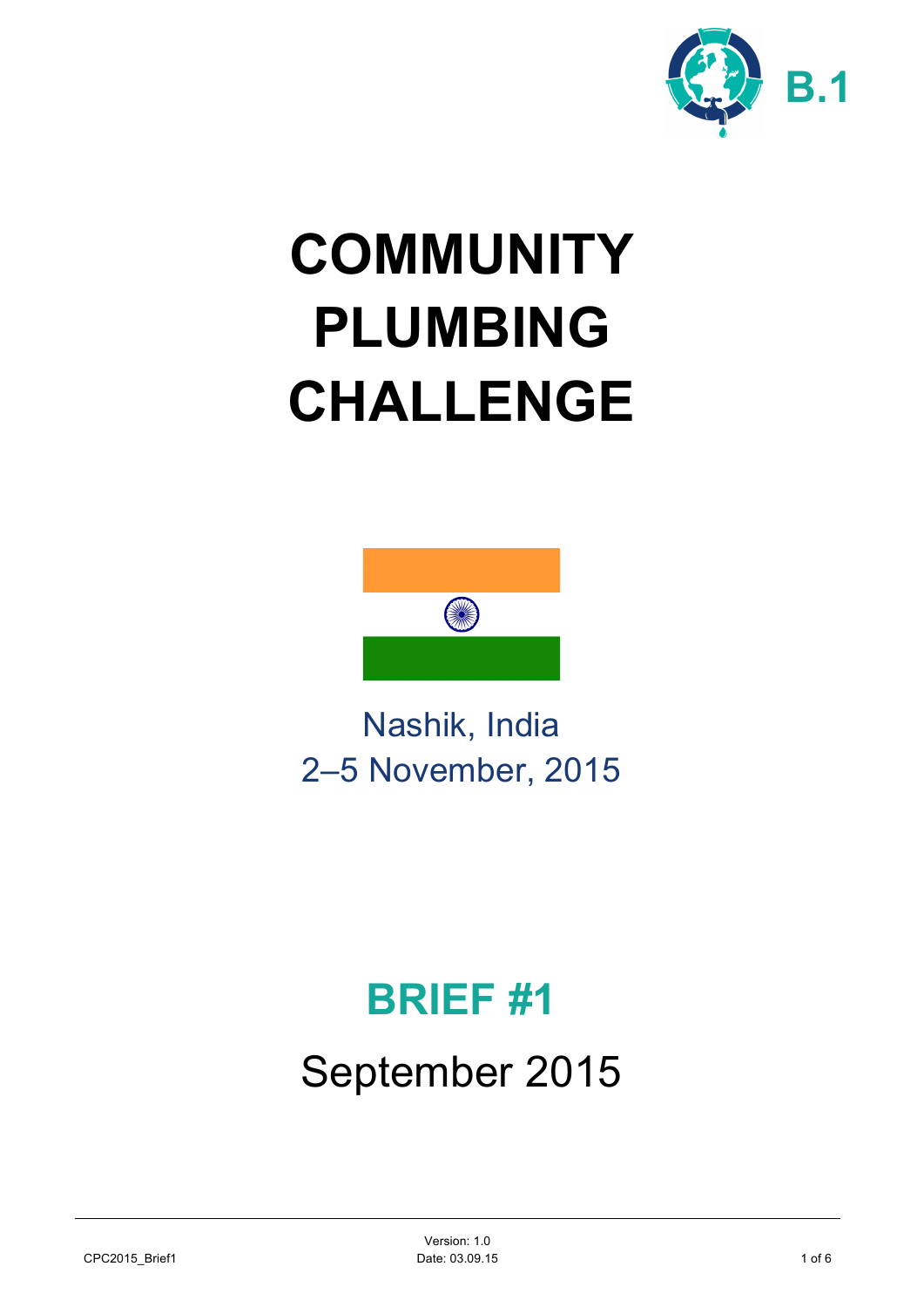### **Your Challenge – an overview:**

- **Enable a class of 60 school students (between the ages of 5–15 years old) to wash their hands after toilet use and before meals (one meal on site, per day).**
- **Supply water to the handwash facility and dispose of wastewater safely.**
- **Engage and inspire students via lessons and activities relating to the health aspects of plumbing and sanitation.**

#### **This Brief (B.1) has four parts:**

- **1** Full design solution for a new Handwashing facility at School 125, Mukti Dham, Nashik.
- **2** Presentation of design solution to a Community representative group.
- **3** Design and delivery of a class lesson.
- **4** Design and delivery of skills training.

#### **Please refer to the following Supporting Documents (separate files):**

- Full school site plan and individual workspace plans (filename: CPC2015 Plans.pdf)
- Works schedule (filename: CPC2015 Schedule.pdf)
- Materials and Tools/equipment order forms (filename: CPC2015\_Materials.pdf)
- Lesson and/or training plan template (filename: CPC2015\_Lesson.pdf)

A supporting photoset with images of host School and existing facilities is also available at the following link: https://www.dropbox.com/sh/irrtwvgmuzg5gsm/AABWJginZPWtVkfDcaeYD2Oja?dl=0

#### **General tips:**

Teams must consider that access to power onsite at the school is limited and unreliable, and plan accordingly.

All presentations and activities prepared should attempt creative means of interaction with the students, in order to overcome language and literacy barriers.

Flip charts will be available, if required. All other printed material should be prepared in advance.

All times specified in this document are IST (Indian Standard Time), i.e. UTC +05:30.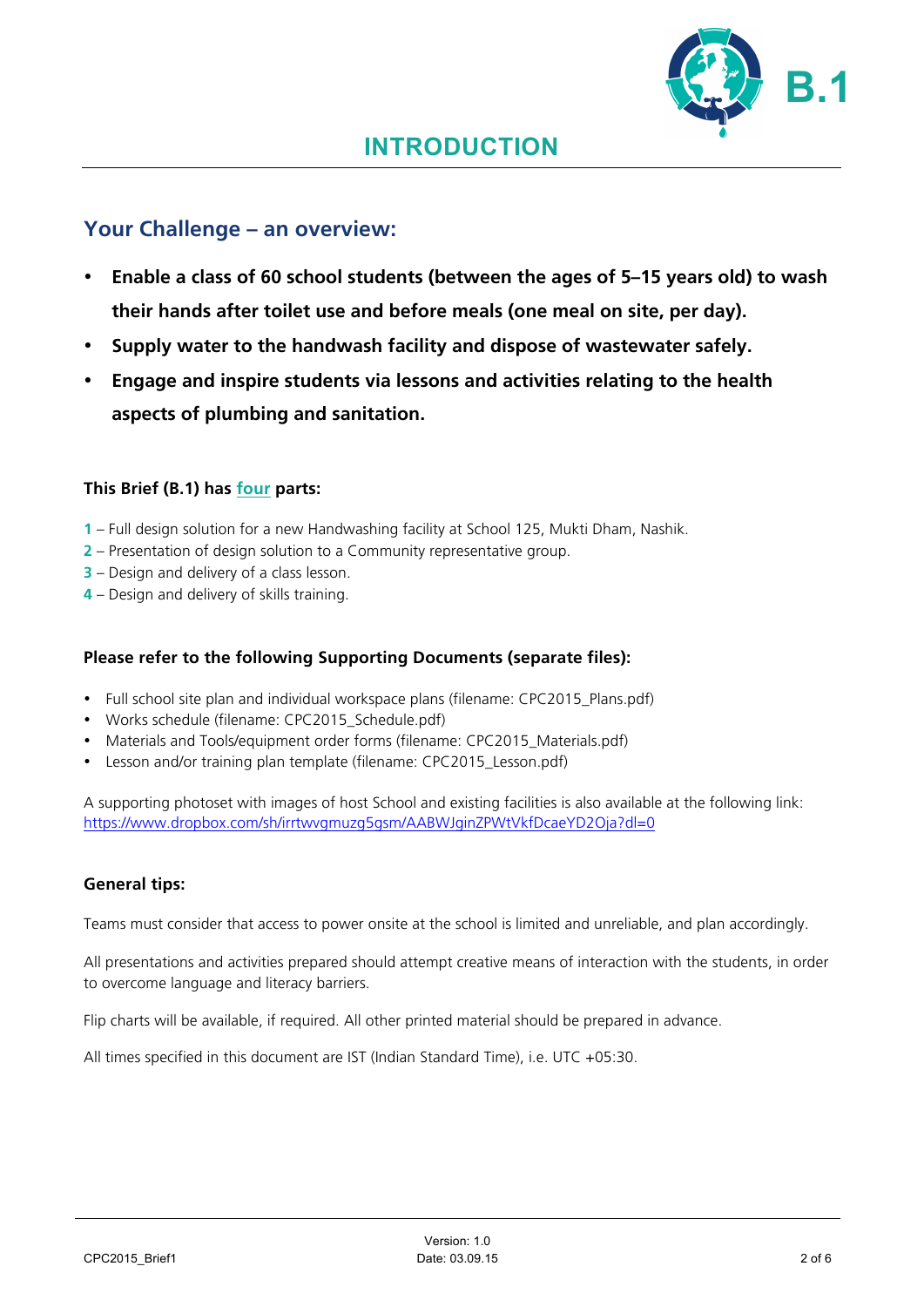

## **FULL DESIGN SOLUTION FOR HANDWASHING FACILITY**

#### **Timeframe:**

This must be completed during the period **4 Sept to 23 Oct, 2015** (pre-arrival to Nashik).

All work must be submitted to the CPC Organizing Team by 17:00 IST on Fri 23 Oct, 2015.

#### **Your Challenge:**

Provide a proposal to improve the health of students through a Handwash facility in the room provided (see site plan). This solution must include:

- New handwash facility to fit within the existing handwash room.
- New drinking water facility also to fit within the existing handwash room.
- Improve usability of space and access to handwash room.
- Provide metering to enable data of usage to be taken.

The Indian Plumbing Association has pledged INR 10,000 per month as an ongoing funding for maintenance and upkeep of the new facilities. You must include a management plan for this fund as part of the maintenance guide.

#### **You must deliver:**

- Site plans/drawings of the new facilities.
- Rationale document (how it works).
- Installation and maintenance guide for the solution, including required toolkit.
- Full material costing/budget in order to implement the solution.

#### **Note:**

Your solution should be realistic: achievable to build within three days intensive work onsite at the school during the CPC. This process must be clearly explained in your Rationale.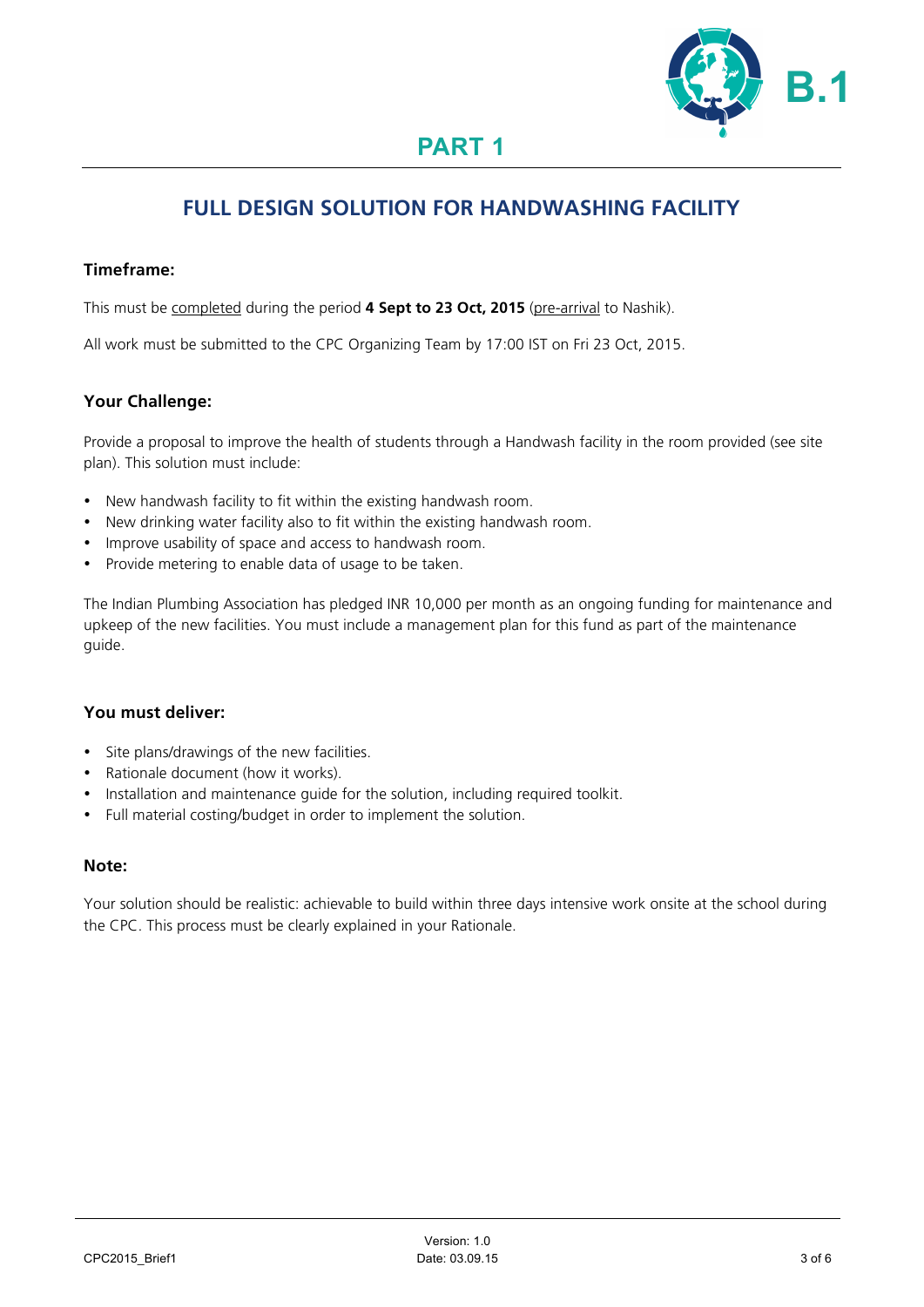

### **SCHOOL COMMUNITY GROUP PRESENTATION**

#### **Timeframe:**

This must be prepared during the period **4 Sept to 31 Oct, 2015**.

A one-page outline must be submitted to the CPC Organizing Team by 17:00 IST on Sun 1 Nov 2015.

The presentation will be delivered to the School Community Group on the first day of the CPC: Mon 2 Nov, 2015.

#### **Your Challenge:**

Your Team must present your design solution/proposal to the School Community Group consisting of the School 125 Principals, local Community Co-operators, and CPC Judges.

Each Team will be given 10 minutes to present, followed by 10 minutes for questions, answers and feedback on their proposal. All Teams will be present throughout this process.

#### **You must deliver:**

- A one-page outline for Judges, explaining your Team presentation plan and structure.
- A Team presentation to the School Community Group, explaining your design solution for the new handwashing facility.

#### **Note:**

The School Community Group will decide on the best proposal received from all participating Teams. Teams will collaborate to build and install the chosen solution at the School.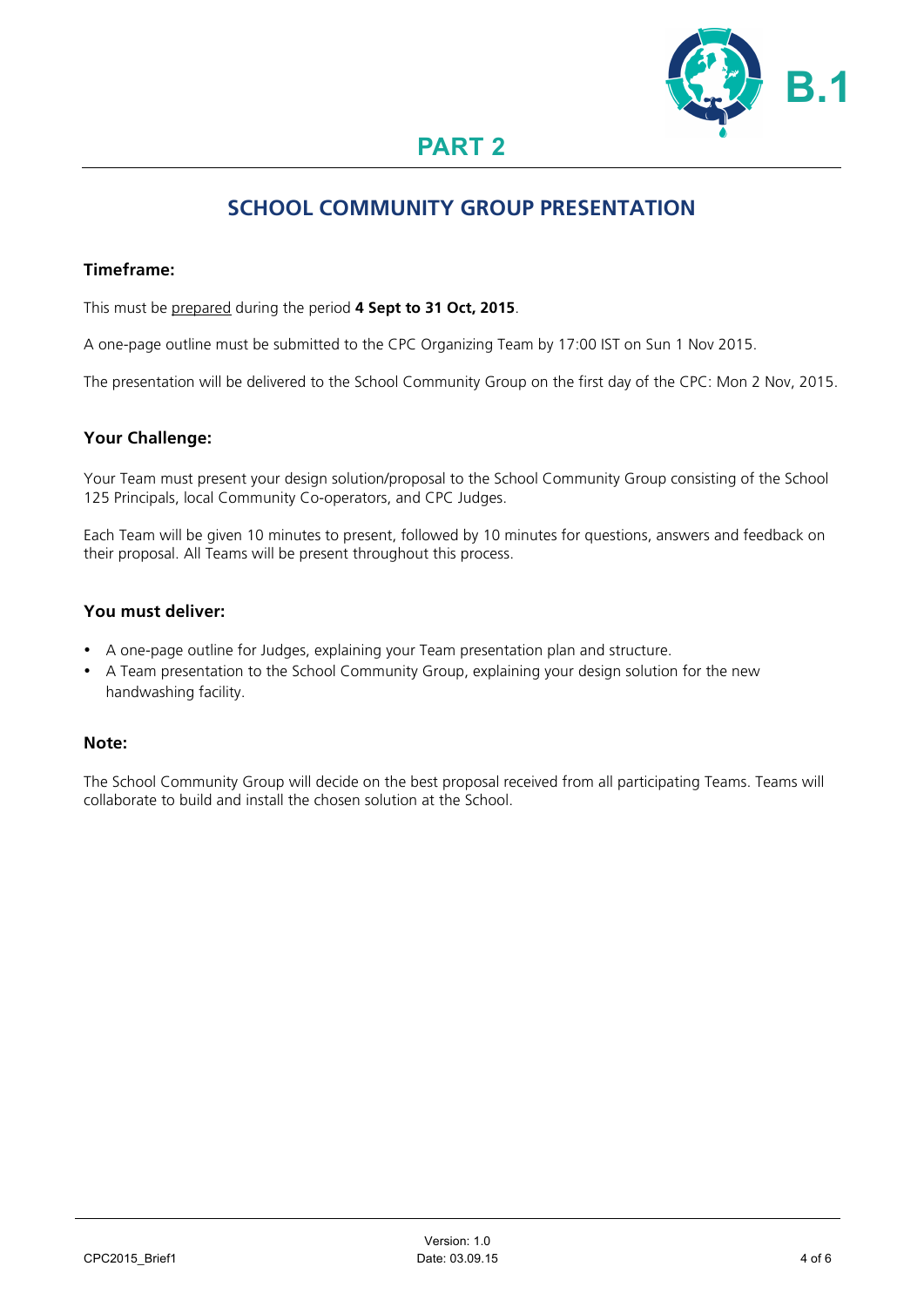

## **CLASS LESSON**

#### **Timeframe:**

This must be prepared during the period **4 Sept to 2 Nov 2015**.

A Lesson Plan must be submitted to the CPC Organizing Team by 17:00 IST on Mon 2 Nov 2015.

The lesson will be delivered on the second day of the CPC, Tues 3 Nov, 2015.

#### **Your Challenge**

Your Team must deliver a 60-minute lesson to a group of students between the ages 7–10 years old. There will be up to sixty students in the group.

The lesson theme is the importance of water, sanitation, and their relationship to health.

You are asked to create a game or activity that engages the group for one 60-minute lesson period; this should be fun, engaging, and deliver at least one key learning outcome for the children based on the CPC project and your previously design and research into new handwash and drinking water facilities (B1.1).

Teams are invited to select the most appropriate place in the school grounds to deliver their lesson. Possible examples include:

- Playground
- Verandas
- Toilets
- Stage area
- Classroom

#### **You must deliver:**

- A lesson plan for Judges, explaining your objectives, planned outcomes, and ways to assess the result of the lesson once complete.
- A 60-minute lesson to the student group, on day two.
- Provide details of learning aids used in delivery of the lesson.